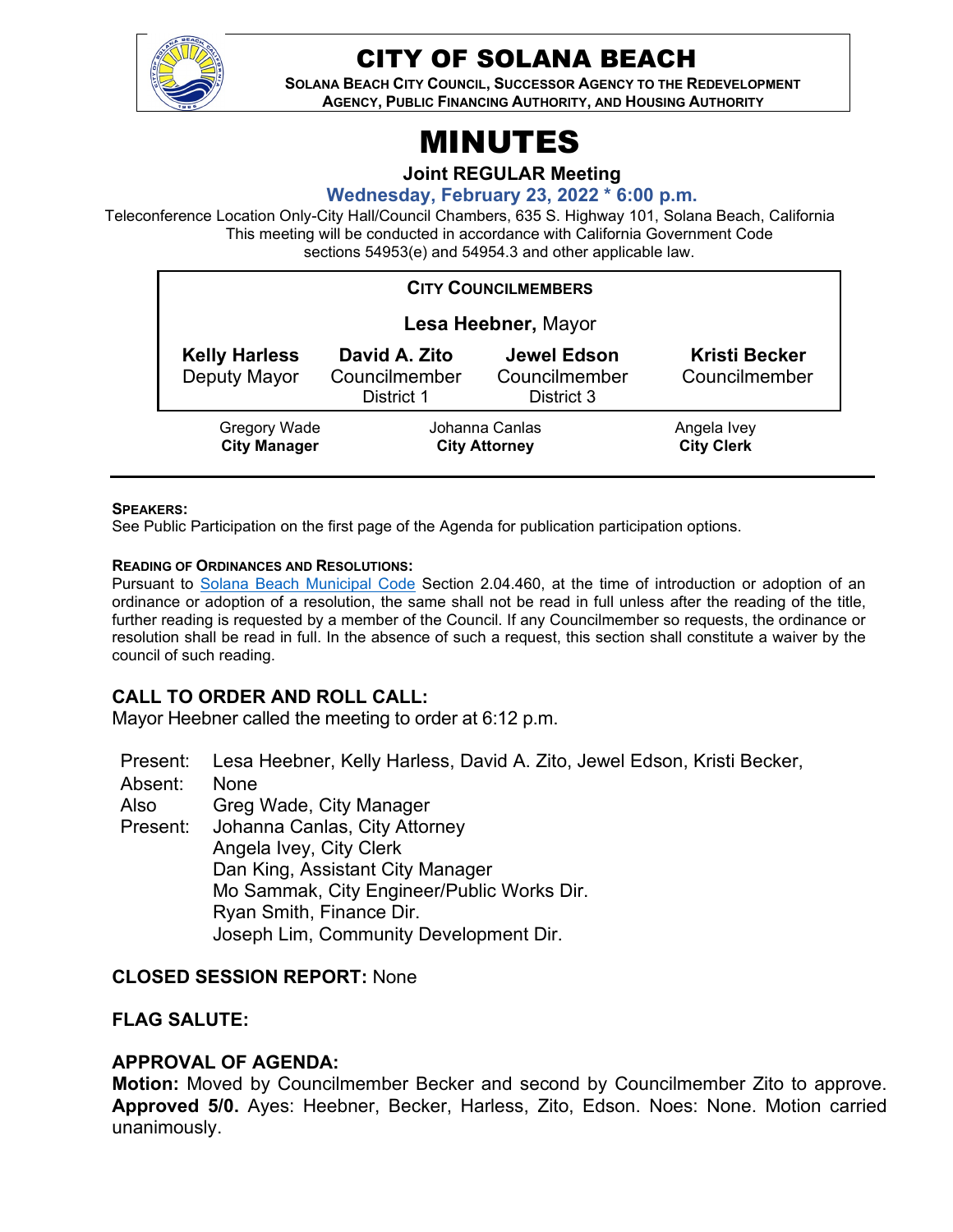# **ORAL COMMUNICATIONS:**

*Note to Public: Refer to Public Participation for information on how to submit public comment.*  This portion of the agenda provides an opportunity for members of the public to address the City Council on items relating to City business and not appearing on today's agenda by joining the virtual meeting online to speak live, per the Public Participation instructions on the Agenda. Pursuant to the Brown Act, no action shall be taken by the City Council on public comment items. No written correspondence may be submitted in lieu of public speaking. Council may refer items to the City Manager for placement on a future agenda. The maximum time allotted for each speaker is THREE MINUTES (SBMC 2.04.190).

Barbara Gordon spoke about her work with the San Dieguito Alliance and the San Diego County's Tobacco Control Coalition and support for the California Assembly Bill 1690 to ban the single use cigarette filters, single use electronic cigarettes and some vape products statewide to protect the environment from non-biodegradable and toxic litter.

# **COUNCIL COMMUNITY ANNOUNCEMENTS / COMMENTARY:**

*An opportunity for City Council to make brief announcements or report on their activities. These items are not agendized for official City business with no action or substantive discussion.* 

# **A. CONSENT CALENDAR:** (Action Items) (A.1. - A.6.)

*Note to Public: Refer to Public Participation for information on how to submit public comment.*  Items listed on the Consent Calendar are to be acted in a single action of the City Council unless pulled for discussion.

Any member of the public may address the City Council on an item of concern by submitting written correspondence for the record to be filed with the record or by joining the virtual meeting online to speak live, per the Public Participation instructions on the Agenda. The maximum time allotted for each speaker is THREE MINUTES (SBMC 2.04.190).

Those items removed from the Consent Calendar by a member of the Council will be trailed to the end of the agenda, while Consent Calendar items removed by the public will be discussed immediately after approval of the Consent Calendar.

# **A.1. Register Of Demands.** (File 0300-30)

Recommendation: That the City Council

1. Ratify the list of demands for January 22, 2022 – February 04, 2022.

#### [Item A.1. Report \(click here\)](https://solanabeach.govoffice3.com/vertical/Sites/%7B840804C2-F869-4904-9AE3-720581350CE7%7D/uploads/A.1._Report_(click_here)_2-23-22_-_O.pdf)

*Posted Reports & Supplemental Docs contain records up to the cut off time, prior to the start of the meeting, for processing new submittals. The final official record containing handouts, PowerPoints, etc. can be obtained through a Records Request to the City Clerk's Office.*

**Motion:** Moved by Councilmember Zito and second by Deputy Mayor Harless to approve. **Approved 5/0.** Ayes: Heebner, Becker, Harless, Zito, Edson. Noes: None. Motion carried unanimously.

# **A.2. General Fund Budget Adjustments for Fiscal Year 2021/2022.** (File 0330-30)

Recommendation: That the City Council

1. Receive the report listing changes made to the Fiscal Year 2021/2022 General Fund Adopted Budget.

#### [Item A.2. Report \(click here\)](https://solanabeach.govoffice3.com/vertical/Sites/%7B840804C2-F869-4904-9AE3-720581350CE7%7D/uploads/A.2._Report_(click_here)_2-23-22_-_O.pdf)

*Posted Reports & Supplemental Docs contain records up to the cut off time, prior to the start of the meeting, for processing new submittals. The final official record containing handouts, PowerPoints, etc. can be obtained through a Records Request to the City*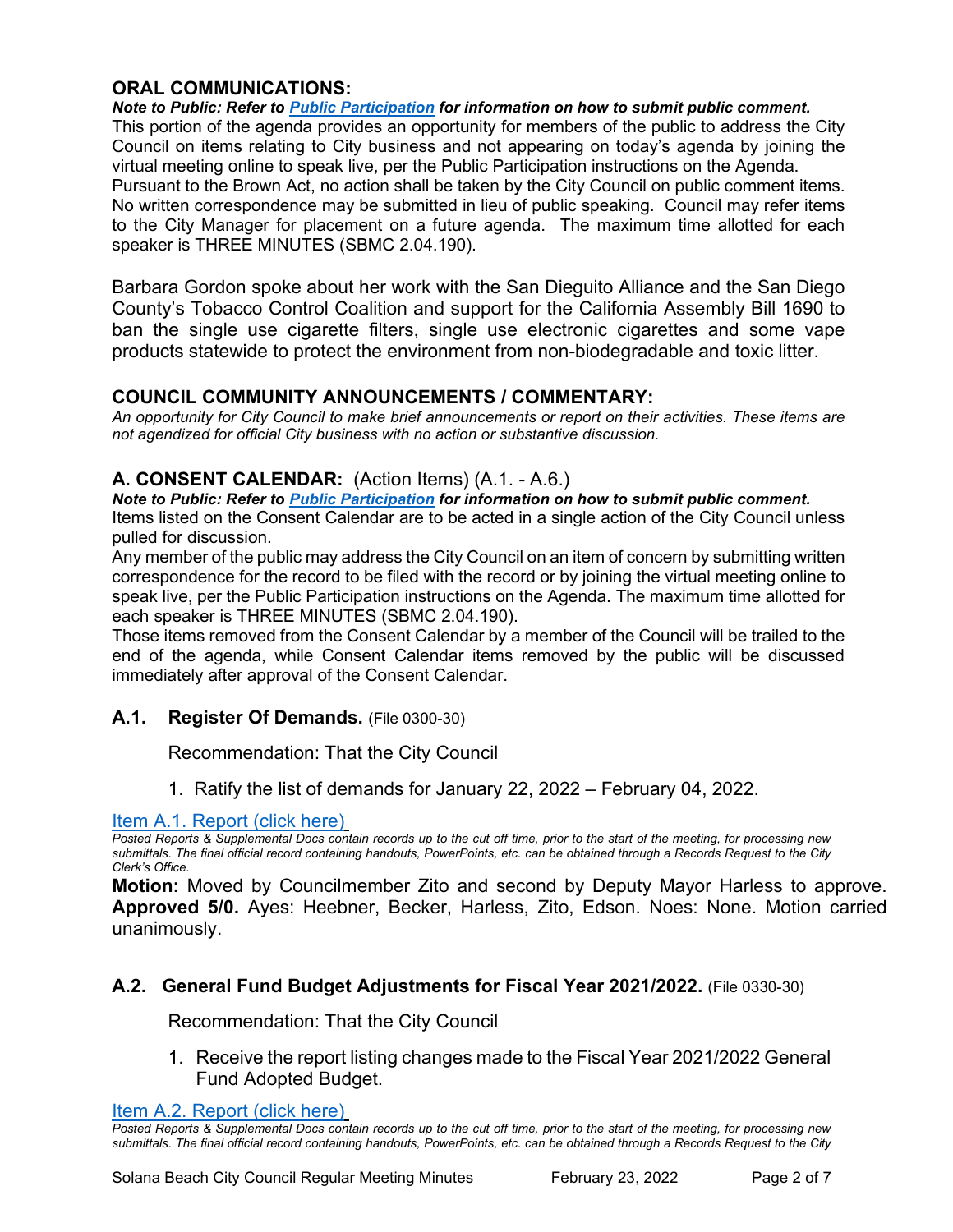*Clerk's Office.*

**Motion:** Moved by Councilmember Zito and second by Deputy Mayor Harless to approve. **Approved 5/0.** Ayes: Heebner, Becker, Harless, Zito, Edson. Noes: None. Motion carried unanimously.

#### **A.3. Street Maintenance & Repair Project Fiscal Year (FY) 2021-22.** (File 0820-35)

Recommendation: That the City Council

#### 1. Adopt **Resolution 2022-019:**

- a. Awarding a construction contract for the FY 21-22 Street Maintenance & Repair Project, Bid 2022-01, in the amount of \$547,612, to PAL General Engineering.
- b. Approving an amount of \$155,888 for construction contingency.
- c. Authorizing the appropriation of \$17,500 from the Public Arts Reserve account to the General Fund CIP for the installation of the art pads at Las Banderas/San Andreas Drive and North Cedros Avenue/E. Cliff Street.
- d. Authorizing the City Manager to execute the construction contract on behalf of the City.
- e. Authorizing the City Manager to approve cumulative change orders up to the construction contingency amount.

#### [Item A.3. Report \(click here\)](https://solanabeach.govoffice3.com/vertical/Sites/%7B840804C2-F869-4904-9AE3-720581350CE7%7D/uploads/A.3._Report_(click_here)_2-23-22_-_O.pdf)

*Posted Reports & Supplemental Docs contain records up to the cut off time, prior to the start of the meeting, for processing new submittals. The final official record containing handouts, PowerPoints, etc. can be obtained through a Records Request to the City Clerk's Office.*

**Motion:** Moved by Councilmember Zito and second by Deputy Mayor Harless to approve. **Approved 5/0.** Ayes: Heebner, Becker, Harless, Zito, Edson. Noes: None. Motion carried unanimously.

Councilmember Edson made comments about the proposed speed cushions on South Cedros, striping and painting for vehicles and bike lanes, the asphalt turn on Ida and the art pad at San Andres and Las Banderas that are included in the project.

# **A.4. Destruction of Obsolete Records.** (File 0170-50)

Recommendation: That the City Council

1. Adopt **Resolution 2022-018** authorizing the destruction of officially obsolete records.

[Item A.4. Report \(click here\)](https://solanabeach.govoffice3.com/vertical/Sites/%7B840804C2-F869-4904-9AE3-720581350CE7%7D/uploads/A.4._Report_(click_here)_2-23-22_-_O.pdf) 

*Posted Reports & Supplemental Docs contain records up to the cut off time, prior to the start of the meeting, for processing new submittals. The final official record containing handouts, PowerPoints, etc. can be obtained through a Records Request to the City Clerk's Office.*

**Motion:** Moved by Councilmember Zito and second by Deputy Mayor Harless to approve. **Approved 5/0.** Ayes: Heebner, Becker, Harless, Zito, Edson. Noes: None. Motion carried unanimously.

# **A.5. Oppose Initiative 21-0042A1 – Taxpayer Protection and Government Accountability Act.** (File 0480-70)

Recommendation: That the City Council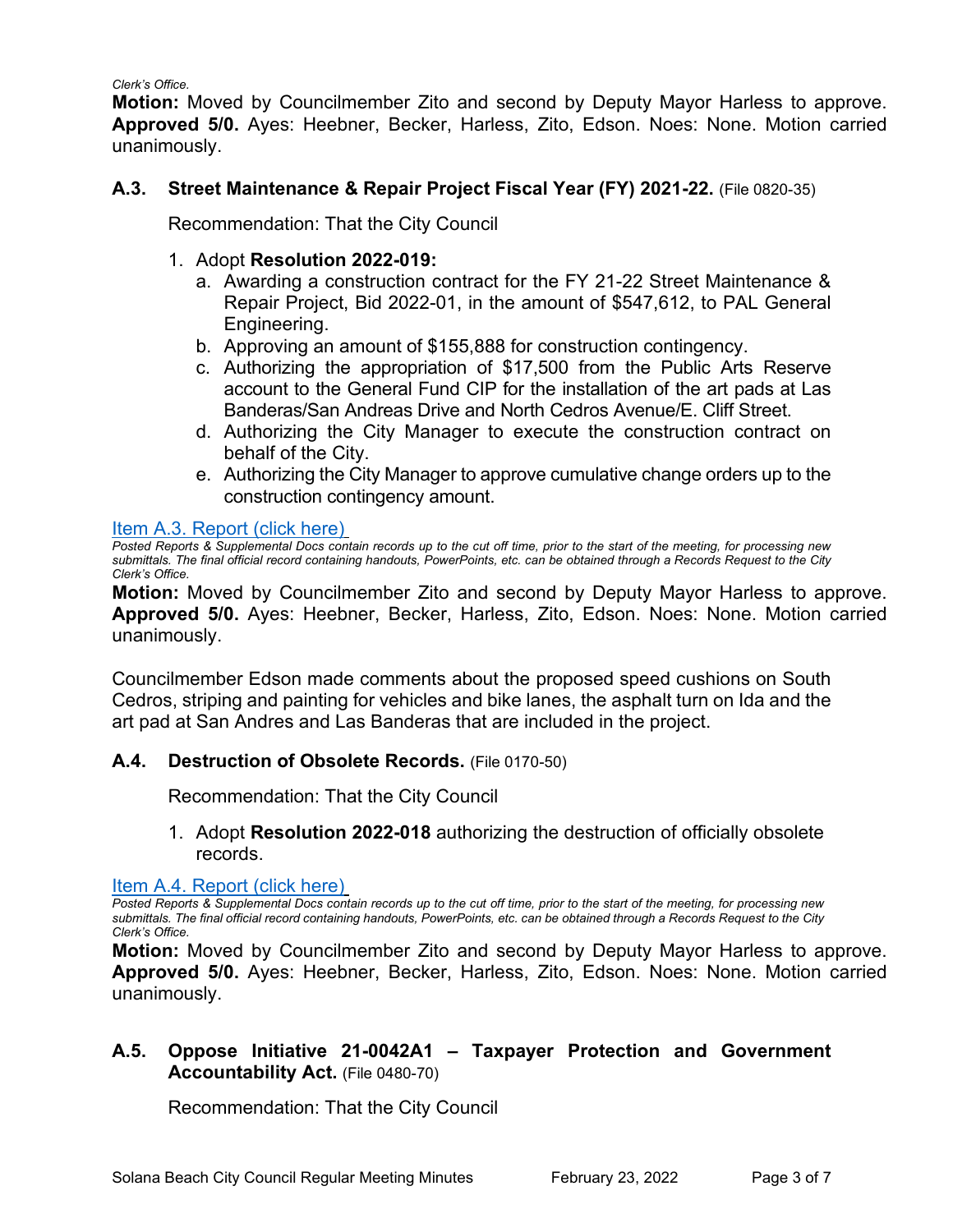1. Adopt **Resolution 2022-021** opposing Initiative 21-0042A1 the Taxpayer Protection and Government Accountability Act.

#### [Item A.5. Report \(click here\)](https://solanabeach.govoffice3.com/vertical/Sites/%7B840804C2-F869-4904-9AE3-720581350CE7%7D/uploads/A.5._Report_(click_here)_2-23-22_-_O.pdf)

*Posted Reports & Supplemental Docs contain records up to the cut off time, prior to the start of the meeting, for processing new submittals. The final official record containing handouts, PowerPoints, etc. can be obtained through a Records Request to the City Clerk's Office.*

**Motion:** Moved by Councilmember Zito and second by Deputy Mayor Harless to approve. **Approved 5/0.** Ayes: Heebner, Becker, Harless, Zito, Edson. Noes: None. Motion carried unanimously.

#### **B. PUBLIC HEARINGS:** (B.1.)

#### *Note to Public: Refer to Public Participation for information on how to submit public comment.*

Any member of the public may address the City Council on an item of concern by submitting written correspondence for the record to be filed with the record or by registering to join the virtual meeting online to speak live, per the Public Participation instructions on the Agenda. The maximum time allotted for each speaker is THREE MINUTES (SBMC 2.04.190).

An applicant or designee(s) for a private development/business project, for which the public hearing is being held, is allotted a total of fifteen minutes to speak, as per SBMC 2.04.210. A portion of the fifteen minutes may be saved to respond to those who speak in opposition. All other speakers have three minutes each.

After considering all of the evidence, including written materials and oral testimony, the City Council must make a decision supported by findings and the findings must be supported by substantial evidence in the record.

#### **B.1. Public Hearing: 603 Glencrest Pl., Applicant: Johnson, Case: DRP20- 016/SDP20-022.** (File 0600-40)

The proposed project could be found to be consistent with the General Plan and the underlying SBMC could be found, as conditioned, to meet the discretionary findings required as discussed in this report to approve a DRP. Therefore, Staff recommends that the City Council:

- 1. Conduct the Public Hearing: Open the Public Hearing, Report Council Disclosures, Receive Public Testimony, and Close the Public Hearing.
- 2. Find the project exempt from the California Environmental Quality Act pursuant to Section 15303 of the State CEQA Guidelines; and
- 3. If the City Council makes the requisite findings and approves the project, adopt **Resolution 2022-014** conditionally approving a DRP and SDP to allow for the construction of a first-story remodel and new second-story addition to an existing one-story, single-family residence with an attached garage at 603 Glencrest Place, Solana Beach.

[Item B.1. Report \(click here\)](https://solanabeach.govoffice3.com/vertical/Sites/%7B840804C2-F869-4904-9AE3-720581350CE7%7D/uploads/B.1._Report_(click_here)_2-23-22_-_O.pdf)

[Item B.1. Supplemental Docs \(updated 2-17-22\)](https://solanabeach.govoffice3.com/vertical/Sites/%7B840804C2-F869-4904-9AE3-720581350CE7%7D/uploads/B.1._Supp_Docs_2-17_-_O.pdf)

*Posted Reports & Supplemental Docs contain records up to the cut off time, prior to the start of the meeting, for processing new submittals. The final official record containing handouts, PowerPoints, etc. can be obtained through a Records Request to the City Clerk's Office.*

Greg Wade, City Manager, introduced the item.

Tiffany Wade, Sr. Assistant Planner, presented a PowerPoint (on file).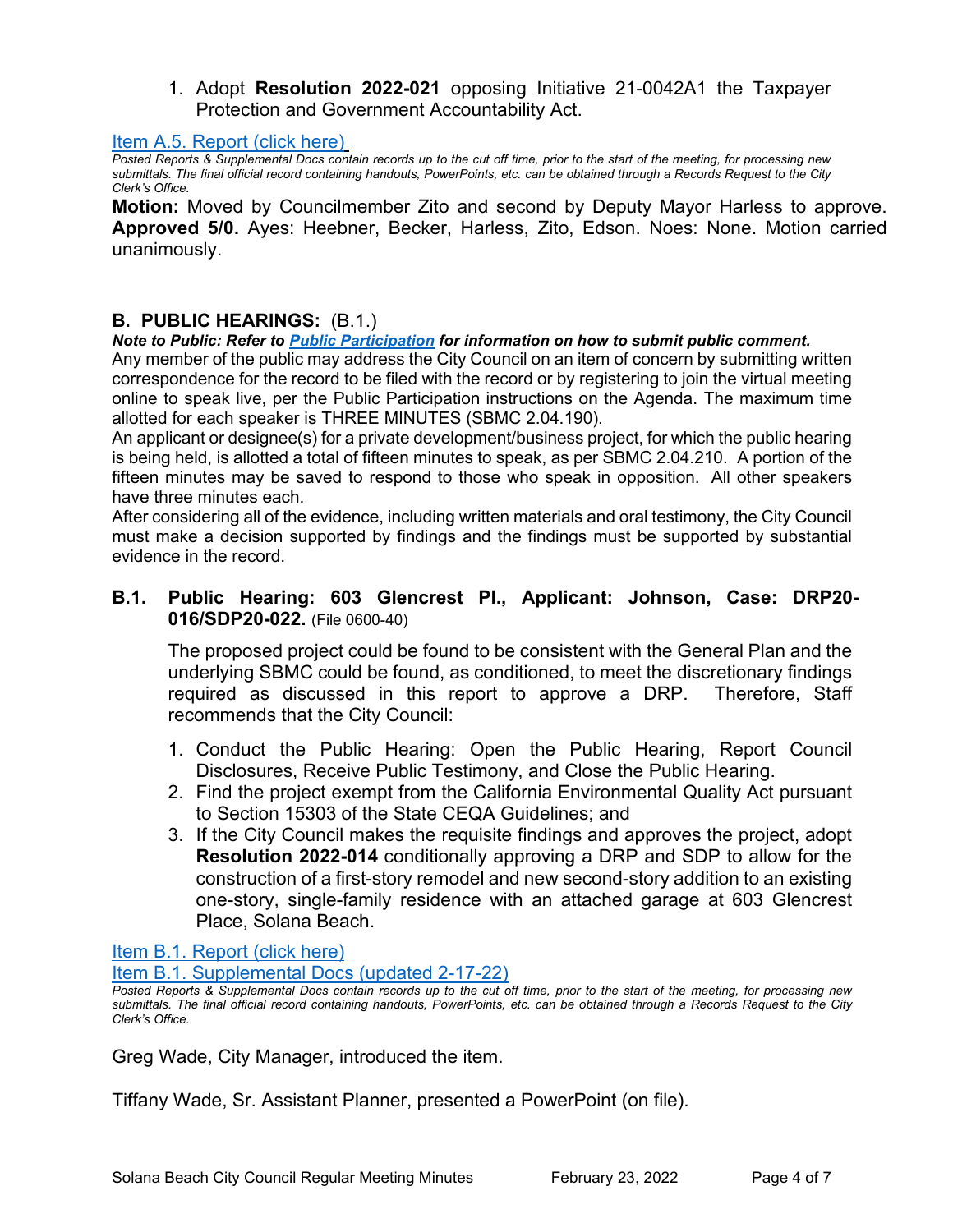Todd Johnson, Applicant, spoke about he and his wife's project, plans to live in the home, and their involvement in the community.

Council and Applicant discussed the plans for the trees and that only one would be removed.

**Motion:** Moved by Councilmember Zito and second Deputy Mayor Harless to close the public hearing. **Approved 5/0:** Ayes: Heebner, Becker, Harless, Zito, Edson. Noes: None. Motion carried unanimously.

**Motion:** Moved by Councilmember Zito and second by Councilmember Edson to approve. **Approved 5/0:** Ayes: Heebner, Becker, Harless, Zito, Edson. Noes: None. Motion carried unanimously.

# **C. STAFF REPORTS: (C.1. – C.2.)**

*Note to Public: Refer to Public Participation for information on how to submit public comment.*  Any member of the public may address the City Council on an item of concern by submitting written correspondence for the record to be filed with the record or by registering to join the virtual meeting online to speak live, per the Public Participation instructions on the Agenda. The maximum time allotted for each speaker is THREE MINUTES (SBMC 2.04.190).

#### **C.1. La Colonia Master Plan Update.** (File 0720-15)

Recommendation: That the City Council

- 1. Adopt **Resolution 2022-017** authorizing the City Manager to execute a Professional Services Agreement, in an amount not to exceed \$52,140, with Van Dyke Landscape Architects to update the La Colonia Master Plan, which would incorporate the vacant City-owned parcels north of the La Colonia Skate Park.
- 2. Authorizing an appropriation of \$32,140 from the General Fund Undesignated Reserve Fund into the project account for the La Colonia Master Plan Update.
- 3. Authorizing the City Treasurer to amend the FY 2021/2022 and FY 2022/23 Adopted Budget accordingly.

#### [Item C.1. Report \(click here\)](https://solanabeach.govoffice3.com/vertical/Sites/%7B840804C2-F869-4904-9AE3-720581350CE7%7D/uploads/C.1._Report_(click_here)_2-23-22_-_O.pdf)

*Posted Reports & Supplemental Docs contain records up to the cut off time, prior to the start of the meeting, for processing new submittals. The final official record containing handouts, PowerPoints, etc. can be obtained through a Records Request to the City Clerk's Office.*

Greg Wade, City Manager, introduced the item.

Mo Sammak, Engineering/Public Works Dir., presented a PowerPoint (on file).

Council and Staff discussed the scope and what might be missing, parking, relocation of the museum, work on the community center, and what might be the best use of the additional property acquired north of the park.

Council and Mitch Phillippe, Van Dyke, discussed the online survey for public input, measuring responses by requiring the address of the person providing input so that those closer to the property may be weighted differently than those not in the immediate area, using Google Survey that would require a log in and email to answer the questions, watching for duplications, and providing some sample questions before distribution.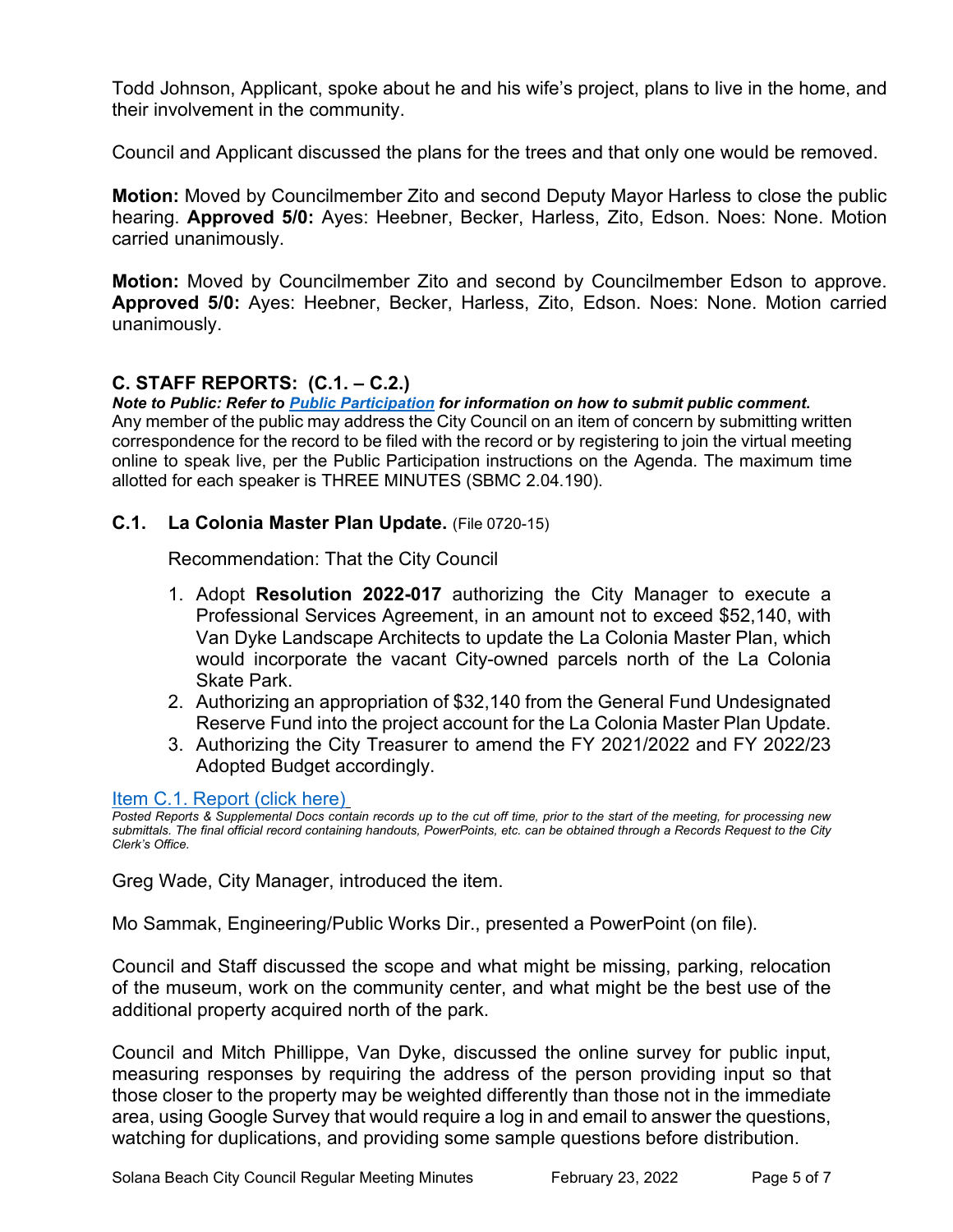Joe Behrmann spoke about an idea for the newly acquired land in La Colonia called Edible Eden as a community fruit and pollinator garden, the environmental benefit offsetting carbon by adding trees and landscaping, that it could also be used for a meeting and reflecting area, and asked that it be added to the Master Plan.

Council, Staff, and Mr. Behrmann spoke about the community contribution for the upkeep of such a fruit forest, buy-in from local garden programs and the schools, whether it may be an added benefit for the community, and obtaining public input for the idea through an online portal in addition to the survey.

**Motion:** Moved by Mayor Heebner and second by Deputy Mayor Harless to approve. **Approved 5/0:** Ayes: Heebner, Becker, Harless, Zito, Edson. Noes: None. Motion carried unanimously.

#### **C.2. Fire Department Community Risk Assessment & Standards of Cover and Management/Administrative Assessment.** (File 0260-10)

Recommendation: That the City Council

1. Receive the presentation from the Fire Department and Fitch and Associates, LLC, and provide feedback.

#### [Item C.2. Report](https://solanabeach.govoffice3.com/vertical/Sites/%7B840804C2-F869-4904-9AE3-720581350CE7%7D/uploads/C.2._Report_(click_here)_2-23-22_-_O.pdf) (click here)

*Posted Reports & Supplemental Docs contain records up to the cut off time, prior to the start of the meeting, for processing new submittals. The final official record containing handouts, PowerPoints, etc. can be obtained through a Records Request to the City Clerk's Office.*

Greg Wade, City Manager, introduced the item.

Mike Stein, Fire Captain, said that the document examined the potential risks in the community as well as the fire department's capabilities to meet the risks, provides a benchmark that City officials and fire department management would use to measure success, it will be a comprehensive document evaluating both fire department operations and management.

Mike Despin, Fitch and Associates, presented a PowerPoint (on file) reviewing the process and the contents of the document and potential strategic recommendations.

Council, Chief Stein, and Mr. Despin discussed that a resulting plan could be conducted by Fitch and Associates or another firm, to consider doing it every five years, that it was an appropriate time to implement it, call volumes might be increasing due to the aging population demographic that uses 9-1-1 even though the population numbers have remained stagnant, possible managing call volumes with fire prevention and public education instead of adding more firefighters, that all current stations were within normal call volumes in overall comparison to other stations, recommendations may include administrative instead of deployment, that the service levels due to events at the Fairgrounds was not part of the analysis but that it could be reviewed again separately, that call volume plummeted during COVID, that the goals will be shared with CSA-17, that they agreed with the analysis performed by Fitch and Associates.

# **A.6. Oppose City of Oceanside's Planned Beach Sand Replenishment and**